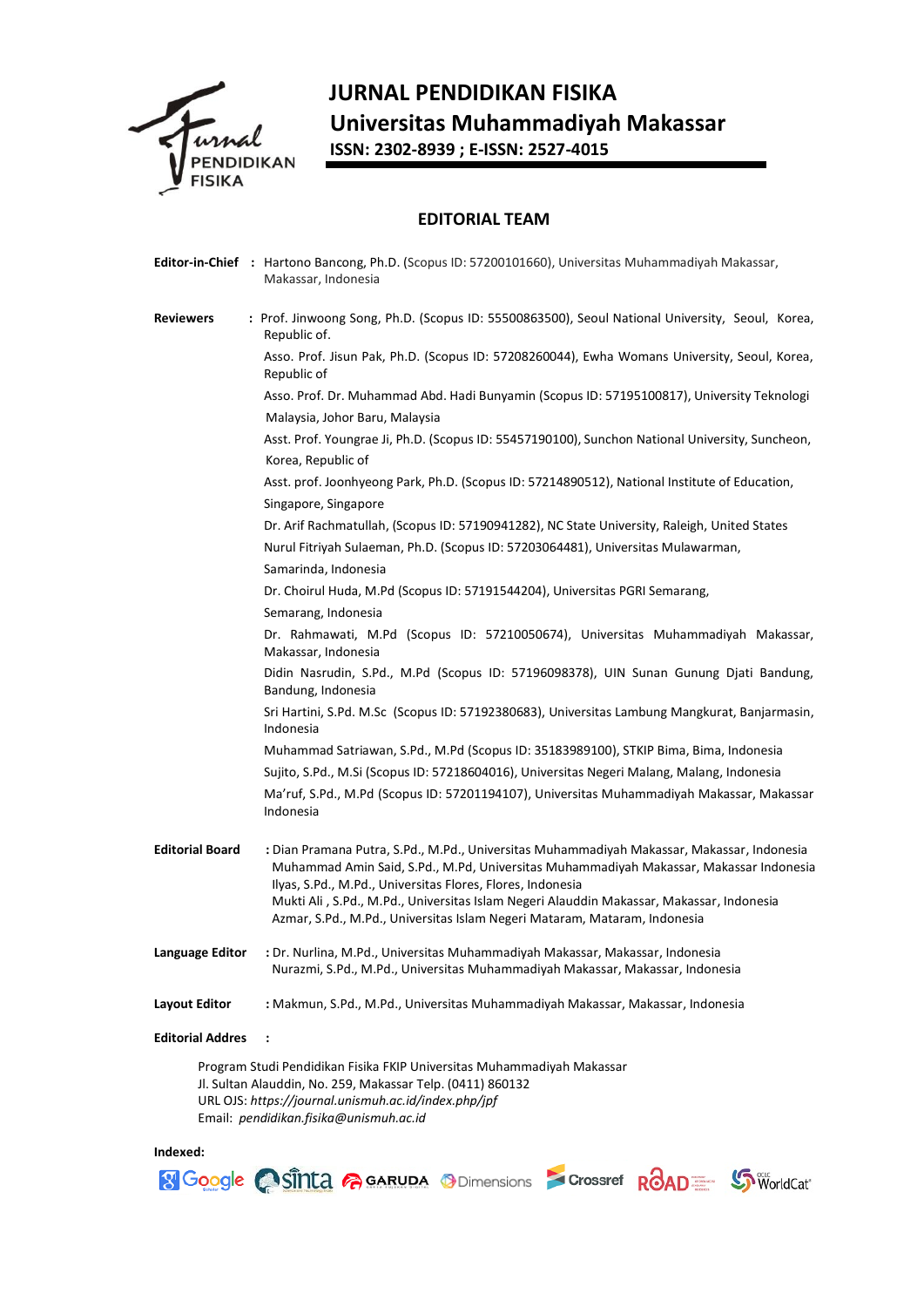

### **FOREWORD**

All praise be to Allah SWT for His mercy and blessings so that the **Jurnal Pendidikan Fisika, University of Muhammadiyah Makassar, Volume 9, Number 1**, Period January 2021 can be published.

Jurnal Pendidikan Fisika contains scientific papers resulting from empirical research and literature review in the field of physics education which focuses on 10 topics: (1) physics learning: conceptual understanding; (2) physics learning: contexts, characteristics, and interactions; (3) physics teaching: characteristics and strategies; (4) digital resources for physics teaching and learning; (5) history, philosophy, and nature of science; (6) discourse and argumentation in physics education; (7) scientific literacy and socio-scientific issues; (8) evaluation and assessment of student learning and development; (9) pre-service and in-service physics teacher education; and (10) physics textbook analysis

Articles that have been published by the Jurnal Pendidikan Fisika Volume 9 Number 1 not only come from undergraduate, master and doctoral students but also teachers and lecturers from various universities in Indonesia. The authors of the Jurnal Pendidikan Fisika Volume 9 Number 1 come from the Postgraduate Program Universitas Pendidikan Indonesia (UPI), Postgraduate Program Universitas Negeri Makassar (UNM), Universitas Negeri Surabaya (UNESA), Universitas Muhammadiyah Makassar (UNISMUH), Universitas Flores, Universitas Muslim Maros, Universitas Gorontalo, Universitas Indonesia Timur, STKIP Bima, dan IKIP PGRI Pontianak.

We hope that by the publication of the Jurnal Pendidikan Fisika, Volume 9, Number 1, it can contribute to the development of science, especially in the field of physics education. Finally, we would like to thank the authors, reviewers, editors and all those involved in the publication of this journal.

Makassar, Februari 2021

Editorial Team